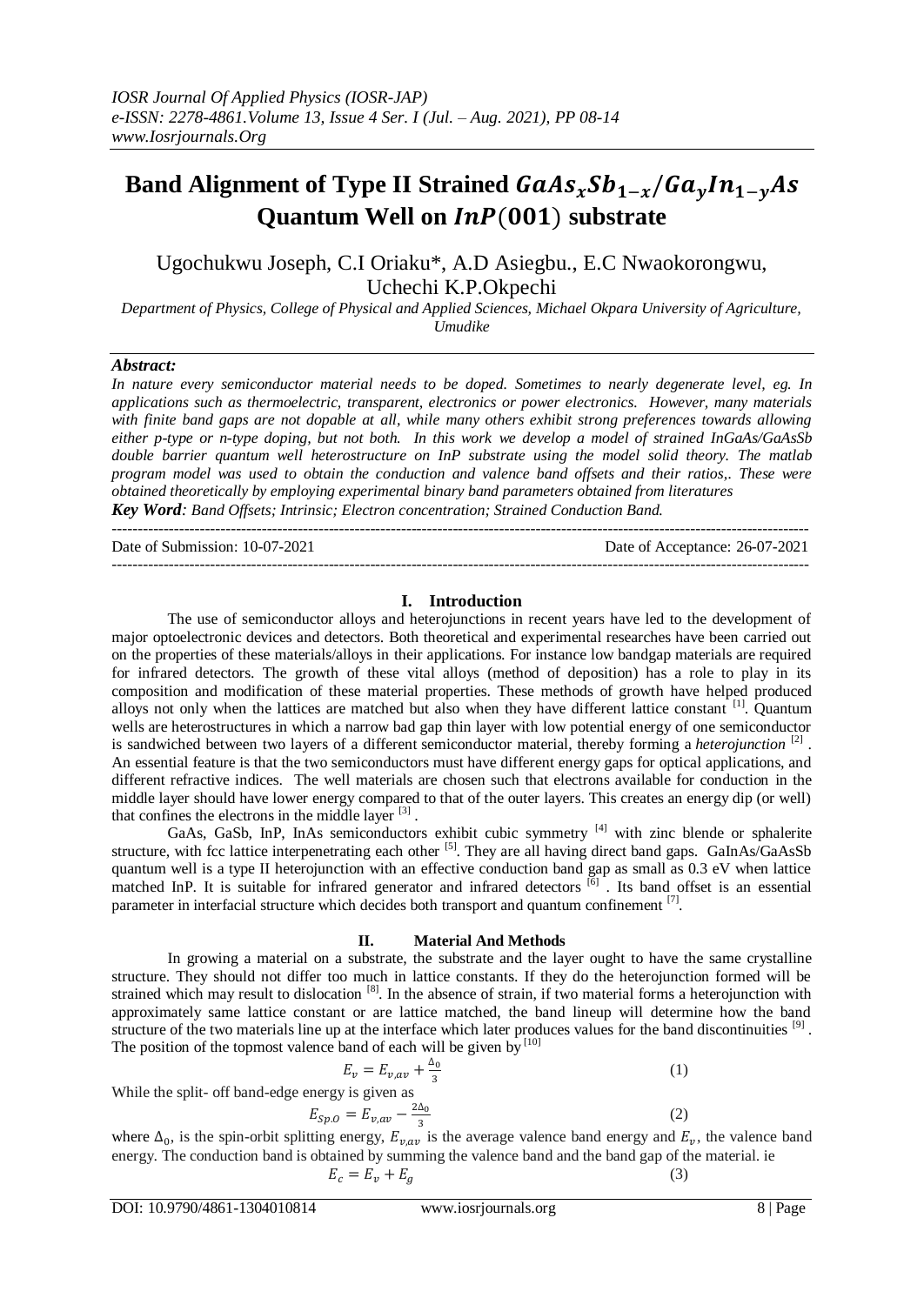The band lineup between these two materials 1 and 2 will be given by  $\Delta E_a = E_a^1 - E_a^2$ 

while the band-edge discontinuities is given by  $[11]$ 

$$
\Delta E_c = E_c^1 - E_c^2 \qquad \Delta E_v = E_v^2 - E_v^1
$$
  
\n
$$
\Delta E_c + \Delta E_v = \Delta E_g \qquad \Delta E_v = E_v^2 - E_v^1 \qquad (5)
$$

(4)

(11)

The ratios of the band-edge discontinuities,  $Q_c = \Delta$  $\mathbb{Z}/_{\Delta E_g}$  and  $Q_v = \frac{\Delta E_v}{\Delta E_g}$  $\sqrt{2}E_a$  are obtained from the theory and

can be compared with experimental data

If a material with a lattice constant  $a_m$  is grown on a substrate with a lattice constant  $a_s$  such that the lattice constant are not the same along the z direction, we have the tensile strains  $\varepsilon_{xx} = \varepsilon_{yy} = \frac{a}{x}$  $rac{a_m}{a_m}$  and

 $-2\frac{c}{c}$  $\frac{c_{12}}{c_{11}}\varepsilon_{xx}$  for 001 where  $C_{12}$  and  $C_{11}$  are the elastic stiffness of the material.

The hydrostatic strain corresponds to the change in volume

$$
\varepsilon_{hydro} = \frac{\Delta V}{V} = \varepsilon_{xx} + \varepsilon_{yy} + \varepsilon_{zz}
$$
\n(6)

The band edge shift are

$$
\Delta E_{v,av} = a_v \varepsilon_{hydro} = -P_{\varepsilon} = 2\varepsilon_{xx} a_v (1 - \frac{c_{12}}{c_{11}})
$$
(7)  

$$
\Delta E_c = a_c (\varepsilon_{xx} + \varepsilon_{yy} + \varepsilon_{zz}) = P_c = 2\varepsilon_{xx} a_c (1 - \frac{c_{12}}{c_{11}})
$$
(8)

The position of the average energy of the valence band  $E_{v,av}$  under strain is shifted from its unstrained position  $E_{\nu,av}^0$  by  $=-P_{\varepsilon}$  is

$$
E_{\nu,av} = E_{\nu,av}^0 - P_{\varepsilon} \tag{9}
$$

We thus have the center of the valence-band-edge energy

$$
E_{\nu} = E_{\nu,av} + \frac{\Delta}{3} = E_{\nu}^0 - P_{\varepsilon}
$$
\n(10)

the heavy-hole, light hole and spin-orbit split-off band edges are

$$
E_{HH} = E_v^0 - P_{\varepsilon} - Q_{\varepsilon}
$$
  
\n
$$
E_{LH} = E_v^0 - P_{\varepsilon} - \frac{\Delta}{2} + \frac{Q_{\varepsilon}}{2} + \frac{1}{2} [\Delta^2 + 2\Delta Q_{\varepsilon} + 9Q_{\varepsilon}^2]^{1/2}
$$
\n(12)

$$
E_{SO} = E_v^0 - P_{\varepsilon} - \frac{4}{2} + \frac{Q_{\varepsilon}}{2} - \frac{1}{2} [\Delta^2 + 2\Delta Q_{\varepsilon} + 9Q_{\varepsilon}^2]^{1/2}
$$
(13)  
The conduction band edge is shifted by  $P_c$  given by  

$$
E_c = E_v^0 + E_c(z) + P_c
$$

$$
C_{c} = E_{v}^{0} + E_{g}(z) + P_{\varepsilon}
$$
 (14)

Note that in the limit of a large spin-orbit split-off energy  $\Delta \gg |Q_{\varepsilon}|$ , we can ignore the coupling of the spin-orbit split-off band and [12]

$$
E_{LH} = E_v^0 - P_{\varepsilon} + Q_{\varepsilon}
$$
  
\n
$$
E_{SO} = E_v^0 - P_{\varepsilon} - \Delta
$$
\n(15)

| Compound                                    | GaAs            | GaSb           | InAs           | InSb           | InP            |
|---------------------------------------------|-----------------|----------------|----------------|----------------|----------------|
| Lattice Constant at 300K (Anstrong A)       | $5.65325^{[6]}$ | $6.0959^{[6]}$ | $6.0583^{[6]}$ | $6.4794^{[6]}$ | $5.8697^{[6]}$ |
| Energy band gap $E_q^{\Gamma}$ at 300K (eV) | $1.424^{10}$    | $0.812^{10}$   | $0.417^{[15]}$ | $0.235^{10}$   | $1.4236^{101}$ |
| $E_{v,av}$ Absolute energy level            | $-6.92^{[10]}$  | $-6.25^{[10]}$ | $-6.67^{[10]}$ | $-6.09^{[10]}$ | $-7.04^{[10]}$ |
| Spin-orbit splitting $\Delta$ <sub>o</sub>  | $0.341^{[6]}$   | $0.76^{[6]}$   | $0.39^{[6]}$   | $0.81^{[6]}$   | $0.108^{[6]}$  |
| Conduction band hydrostatic deformation     | $-7.17^{[6]}$   | $-7.50^{[6]}$  | $-5.08^{[6]}$  | $-6.94^{[6]}$  | $-6.00^{[6]}$  |
| potential $a_c$ (eV)                        |                 |                |                |                |                |
| Valence band hydrostatic deformation        | $-1.16^{[6]}$   | $-0.80^{[6]}$  | $-1.00^{[6]}$  | $-0.36^{[6]}$  | $-0.60^{[6]}$  |
| potential $a_v$ (eV)                        |                 |                |                |                |                |
| Elastic stiffness $C_{11}$ (GPa)            | $1221^{[6]}$    | $884.2^{[6]}$  | $832.9^{[6]}$  | 684.7[6]       | $1011^{[6]}$   |
| Elastic stiffness $C_{12}$ (GPa)            | $566^{[6]}$     | $402.6^{[6]}$  | $452.6^{[6]}$  | $373.5^{[6]}$  | $561^{[6]}$    |
| Elastic stiffness $C_{44}$ (GPa)            | $600^{[6]}$     | $432.2^{[6]}$  | $395.9^{[6]}$  | $311.1^{[6]}$  | $456^{[6]}$    |
| Valence band Offset VBO (eV)                | $-0.803^{[6]}$  | $-0.03^{[6]}$  | $-0.59^{[6]}$  | $0^{[6]}$      | $-0.94^{[6]}$  |

Table 2: Bowing parameters for ternary alloy materials for  $E_a^{\Gamma}$ ,  $\Delta_o$ , VBO,  $E_a^X$ ,  $E_a^L$ 

| Bowing  | Lία                        | ഛ                       | V <sub>B</sub> O | гX<br>Ŀα     | гL.<br>Lία   | a,             |
|---------|----------------------------|-------------------------|------------------|--------------|--------------|----------------|
| GaIn_As | $0.477^{\left[ 6\right] }$ | $0.15^{[6]}$            | $-0.38^{[6]}$    | $4.40^{16}$  | $0.33^{[6]}$ | $2.61^{10}$    |
| GaIn_Sb | $0.415^{[6]}$              | $0.10^{\left[6\right]}$ | $0.00^{[6]}$     | $0.33^{[6]}$ | $0.40^{[6]}$ | $\Omega^{[6]}$ |
| AsSb_Ga | $4.43^{[6]}$               | $0.60^{[6]}$            | $-1.60^{[6]}$    | $1.20^{[6]}$ | $1.20^{[6]}$ | $\Omega^{[6]}$ |
| AsSb_In | $0.67^{[6]}$               | $1.20^{[6]}$            | $\Omega^{[6]}$   | $0.60^{[6]}$ | $0.60^{[6]}$ | $\Omega^{[6]}$ |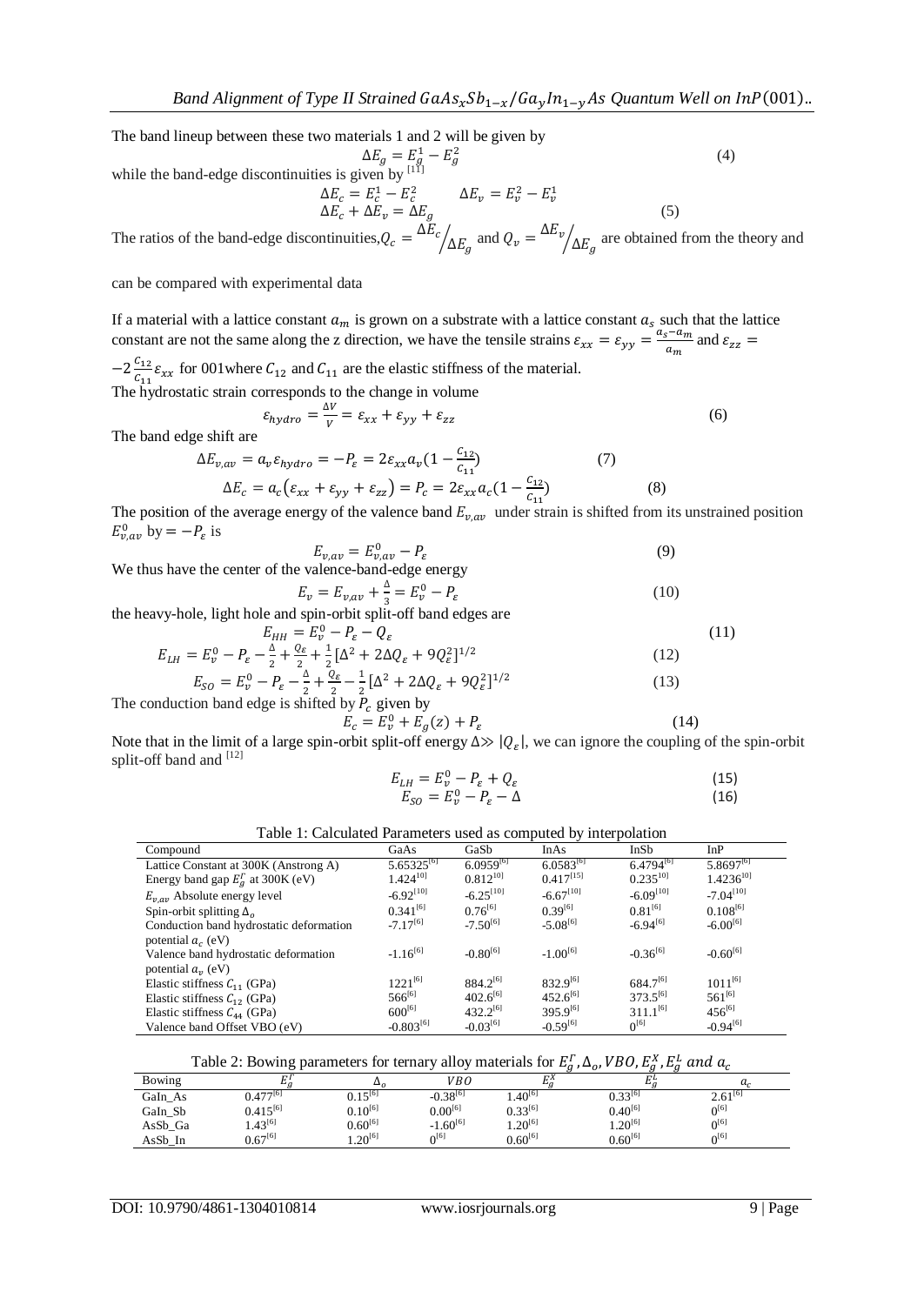Applying the model solid theory for  $GaAs_xSb_{1-x}/Ga_vIn_{1-y}As$ , the average valence (absolute value) for  $GaAs_xSb_{1-x}$  and  $Ga_yIn_{1-y}As$  can be evaluated as follows  $E_{v,av} = x * Ev, av(GaAs) + (1 - x) * Ev, av(InAs) + 3x(1 - x)[-a_v(GaAs) + a_v(InAs)] \frac{\Delta}{a}$  $rac{a_0}{a_0}$  (17) Where  $\Delta a = a(GaAs) - a(InAs)$  and  $a_0 = x * a(GaAs) + (1 - x) * a(InAs)$  $E_{v,av} = y * Ev, av(GaAs) + (1 - y) * Ev, av(GaSb) + 3y(1 - y)[-a_v(GaAs) + a_v(GaSb)] \frac{\Delta}{a}$  $\frac{du}{a_0}$  (18) Where  $\Delta a = a(GaAs) - a(GaSb)$  and  $a_0 = y \cdot a(GaAs) + (1 - y) \cdot a(GaSb)$ 

The ternary alloy of  $In_xGa_{1-x}As$  and  $GaAs_ySb_{1-y}$  provides a wide continuous range of bandgap values with a small associated change in the lattice constant. The energy bandgap of  $In_xGa_{1-x}As$  and  $GaAs_ySb_{1-y}$  are modeled with both temperature and compositional dependence.

The compositional dependence of the principal bandgap of  $In_xGa_{1-x}As$  and  $GaAs_ySb_{1-y}$  shows a nonlinear increase of the bandgap with increasing Indium-content. It is modelled by the empirical equation

 $\int_{a}^{L} (InGaAs) = xE_{a}^{L}(InAs) + (1-x)E_{a}^{L}(GaAs) + x(1-x)c_{(InGa)As}$  (19)

Similarly

 $_{a}^{F}(GaAsSb) = xE_{a}^{F}(GaAs) + (1 - x)E_{a}^{F}$  (20) With  $x$  and  $c=$  -C, representing the mole ratio of In and the bowing parameter respectively. The value of the

bowing can be obtained from the literature. The temperature dependence of the bandgap modeled by the empirical Vershni equation is

$$
E_g \Gamma(T) = E_g(T = 0) - \frac{\alpha T^2}{T + \beta} \quad (eV)
$$
 (21)

Where  $\alpha$  and  $\beta$  are the empirical fit parameters

The energy difference between the top of the valence band and the  $\Gamma$  point,  $Ga_x In_{1-x} As$  at T=0K [11] is given by,

$$
E_{\Gamma} = 0.417 + 0.625x + 0.477x^2 \tag{22}
$$

**Table 3:** Energy band gaps of InAs, GaAs, GaSb and their respective empirical fitting parameters obtained from Vurgaffman et al 2001

|      | Eg at $0$ K, eV | $\alpha$ in eV        | $\beta$ , in K |  |
|------|-----------------|-----------------------|----------------|--|
| InAs | 0.417           | $2.76 \times 10^{-4}$ | 93             |  |
| GaAs | 1.519           | 5.405 X $10^{-4}$     | 204            |  |
| GaSb | 0.812           | $4.17 \times 10^{-4}$ | 140            |  |

**Table4:** Bowing parameters for some ternary alloys obtained from Vurgaffman et al 2001

| remary   | Bowing parameter C |
|----------|--------------------|
| (GaIn)As | $-0.477$           |
| (AsSb)Ga | 1.43<br>- 1        |

The carrier densities are function of the effective density of state in the appropriate band (conduction for n-type and valence for p-type), the Fermi energy level in the material (which is a function of temperature and dopant concentrations), and the temperature as given by the following equations:

$$
n = N_c e^{-\frac{E_c - E_F}{K_B T}}
$$
  
\n
$$
p = N_c e^{-\frac{E_F - E_V}{K_B T}}
$$
\n(23)

where n is the electron density, p is the hole density,  $N_c$  is the density of states in the conduction band,  $N_v$  is the density of states in the valence band,  $E_C$  is the conduction band energy level,  $E_V$  is the valence band energy level,  $E_F$  is the Fermi energy level,  $k_B = 1.38.10^{-23}$  J/K is the Boltzmann constant, and T is temperature.

#### **III. Result and Discussion**

Temperature dependent bandgap shows significant band gap reduction with increase in the compositions of indium and temperature by Vashni. The results when compared to previous experimental works matches for each of the compositions of Indium in InGaAs. This temperature dependent band gaps were calculated using the method described earlier.

Tables 5 give the summary of the Band gap of InGaAs for varying compositions of Indium.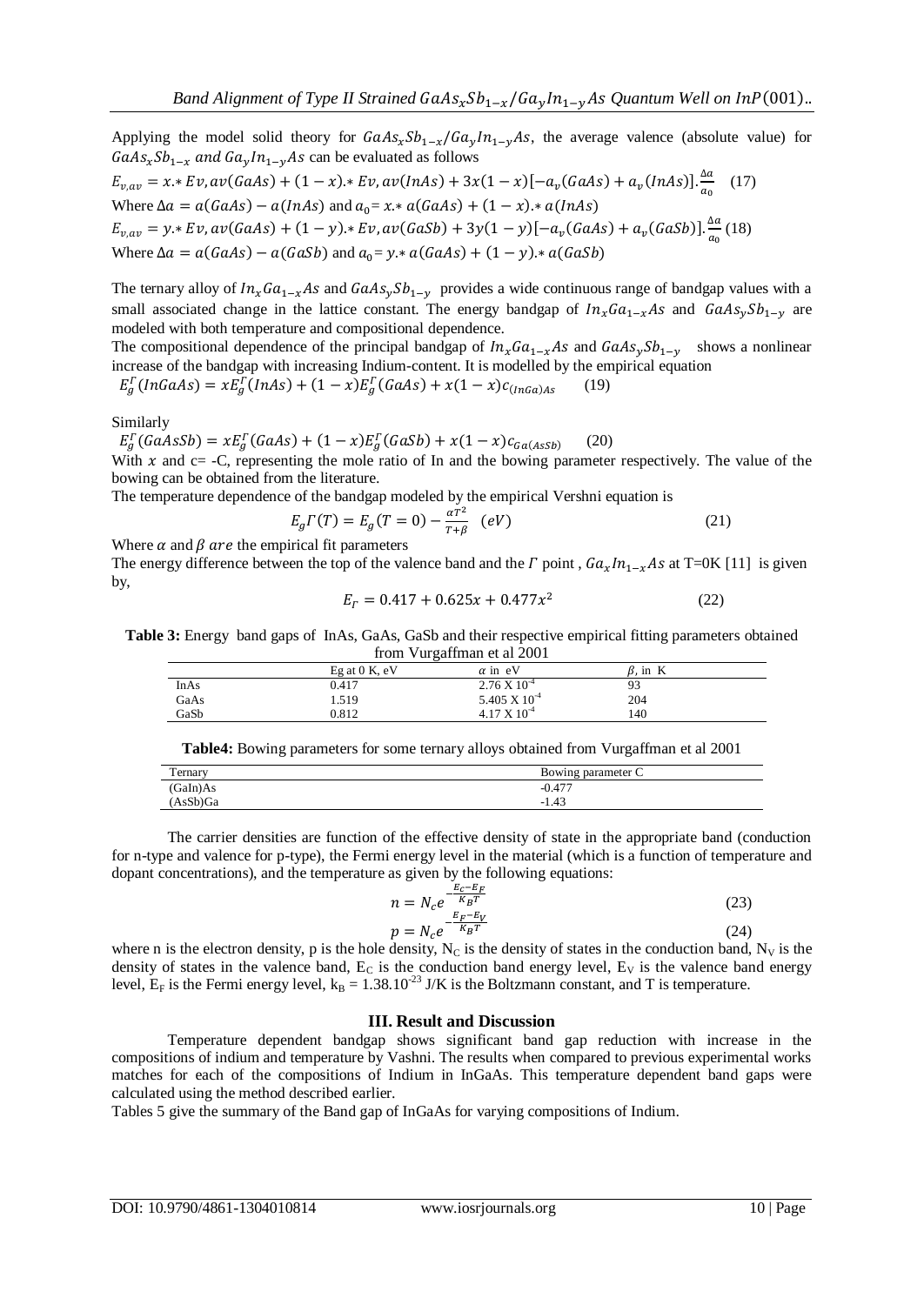| Table 4: Band gap values of different concentrations of Indium at different Temperature |        |        |        |        |        |        |        |
|-----------------------------------------------------------------------------------------|--------|--------|--------|--------|--------|--------|--------|
| of<br>Bandgap<br>temperature<br>InGaAs                                                  | 0 K    | 100K   | 200 K  | 300K   | 400K   | 500 K  | 600K   |
| In $_{0.53}$ Ga $_{0.47}$ As (eV)                                                       | 0.8161 | 0.800  | 0.772  | 0.736  | 0.7001 | 0.6640 | 0.6267 |
| In $_{0.60}$ Ga $_{0.40}$ As (eV)                                                       | 0.7433 | 0.7276 | 0.6993 | 0.6668 | 0.6323 | 0.5967 | 0.5605 |
| In $_{0.70}$ Ga $_{0.30}$ As (eV)                                                       | 0.6474 | 0.6321 | 0.6050 | 0.5742 | 0.5418 | 0.5084 | 0.4745 |
| In $_{0.80}$ Ga $_{0.20}$ As (eV)                                                       | 0.5611 | 0.5461 | 0.5202 | 0.4912 | 0.4608 | 0.4296 | 0.3980 |
| In $_{0.90}$ Ga $_{0.10}$ As (eV)                                                       | 0.4843 | 0.4696 | 0.4450 | 0.4177 | 0.3893 | 0.3604 | 0.3310 |
| In 0.95 Ga 0.05 As (eV)                                                                 | 0.4494 | 0.4350 | 0.4110 | 0.3846 | 0.3572 | 0.3293 | 0.3011 |





Figures 1: Band gap dependency as a function of temperature

Figures 2: Band gap dependency as a function of temperature



Figure 3.: Electron/Hole as a function of Temperature for In<sub>0.53</sub>Ga<sub>0.47</sub> As Figure 4: Electron/Hole as a function of Temperature for GaAs<sub>0.51</sub>Sb<sub>0.49</sub>

Figures 1 and 2 illustrate the temperature dependency of both InGaAs and GaAsSb at specific concentration of Indium. It reveals that as the temperature induced on these materials is increased, the band gap of these materials reduces. When the indium concentration was 0.53 at 0K, the band gap was about 0.815 eV. This value deceases to about 0.489 eV for 0.9 composition of Indium at 0 K. Figure 3 and 4 illustrate the electron/hole concentration for an intrinsic semiconductor of  $In_{0.53}Ga_{0.47}As$  and  $GaAs_{0.51}Sb_{0.49}$  at varying temperature. It reveals that there was an exponential rise in the electron- hole concentration as the temperature increases. This implies that at higher concentration, more electron-hole concentration at the conduction and valence band will be formed.

At low concentration, we observe that there concentration of electron/hole in the intrinsic semiconductor increased linearly with temperature. But increasing the range of temperature we observe the curves form. At 300 K we have the electron/hole concentration for  $In_{0.53}Ga_{0.47}As$  and  $GaAs_{0.51}Sb_{0.49}$  to be 7.2189e+011and 1.0492e+012 respectively. This implies that  $In<sub>0.53</sub>Ga<sub>0.47</sub>As semiconductor has less electron/hole$ compared to that of  $GaAs<sub>0.51</sub>Sb<sub>0.49</sub>$  semiconductor.

Tables 4.2 shows the effective masses, effective density of states for the conduction and valence band and the intrinsic carrier concentration for GaAs, GaSb, InAs,  $In_{0.53}Ga_{0.47}As$  and  $GaAs_{0.51}Sb_{0.49}$  at 300K. In the case of the valence band, only heavy and light hole bands were considered as the spin orbit band is sufficiently shifted, it can be ignored. Table 6 gives the summary of the intrinsic properties of InGaAs and GaAsSb quantum well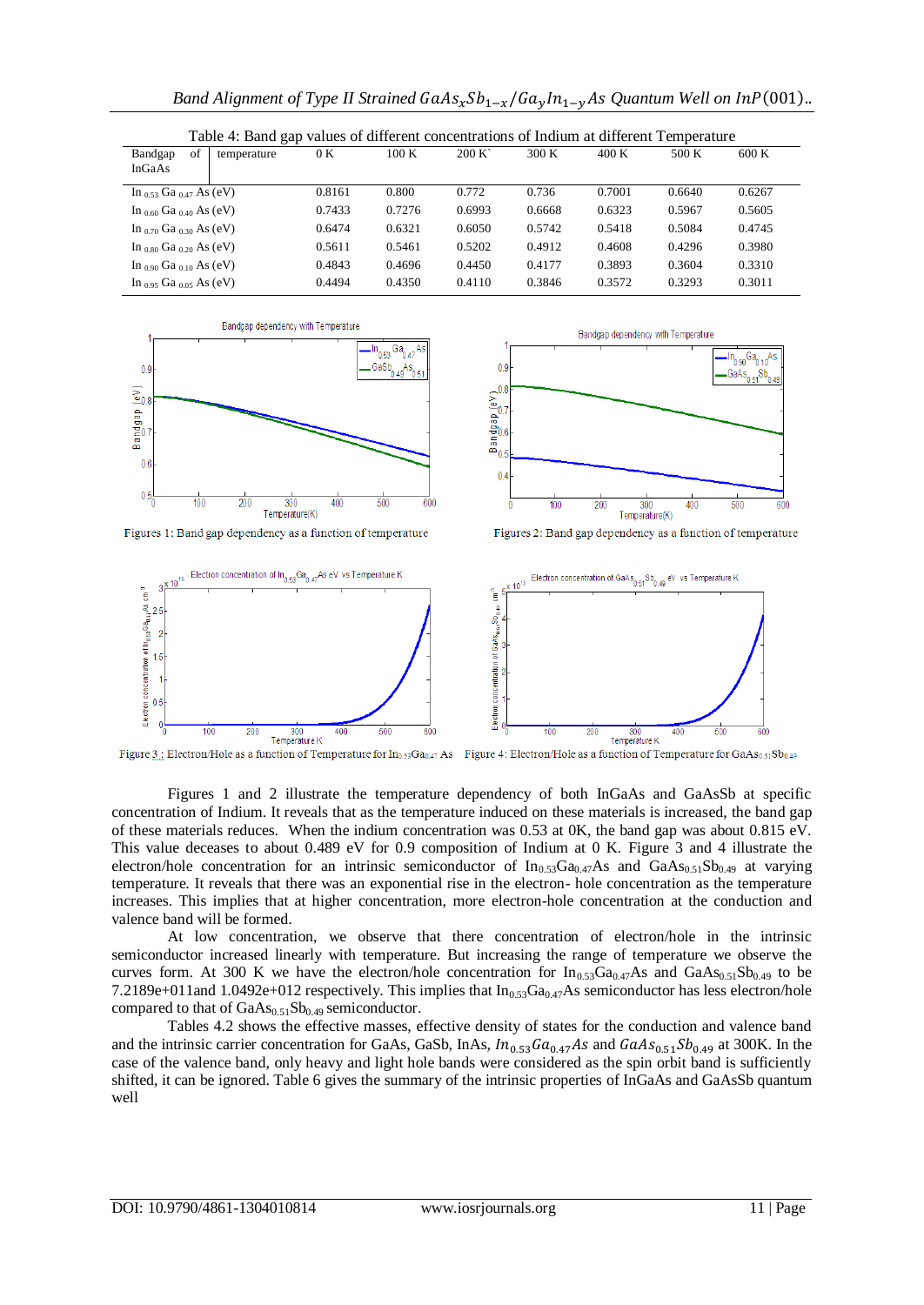Table 6: Summary of the effective mass, effective density of state for conduction, valence band, and intrinsic<br>carrier concentration for GaAs. In As, GaSb,  $In_{\geq 25}Ga_{\geq 25}Ga_{\geq 25}Ga_{\geq 25}Ba_{\geq 25}$ carrier concentration for GaAs, InAs, GaSb,  $In_{\alpha}$   $\epsilon_0$   $Ga$  and  $GaAs$ <sub> $\epsilon_1$ </sub> $Sh$ 

| carrier concentration for Garys, Inf is, Gabo, 11g 530ug 47115 and Garling 510pg 49at 5001x |             |           |        |               |               |               |
|---------------------------------------------------------------------------------------------|-------------|-----------|--------|---------------|---------------|---------------|
| Compounds/                                                                                  | $m_c$       | $m_{\nu}$ | $E_g$  | $N_c$         | N.,           | $n_{i}$       |
| Alloys                                                                                      |             |           |        |               |               |               |
| GaAs                                                                                        | $0.067m_0$  | 0.4722    | 1.4225 | $4.3530e+017$ | $8.1449e+018$ | $2.1390e+006$ |
| InAs                                                                                        | $0.026m_0$  | 0.4044    | 0.3538 | $1.0523e+017$ | $6.4551e+018$ | $8.8145e+014$ |
| GaSb                                                                                        | $0.041 m_0$ | 0.2939    | 0.7267 | $2.0838e+017$ | $3.9995e+018$ | $7.2155e+011$ |
| $In_{0.53}Ga_{0.47}As$                                                                      | 0.0365      | 0.4337    | 0.7373 | $1.7501e+017$ | 7.1684e+018   | $7.2189e+011$ |
| $GaAs_{0.51}Sb_{0.49}$                                                                      | 0.0511      | 0.3640    | 0.7242 | $2.9008e+017$ | $5.5125e+018$ | $1.0492e+012$ |



Figure 5: Calculated band offset of the conduction and valence for the compressively strained  $Ga_{1-v}/n_vAs$  $GaAs_{0.51}Sb_{0.49}$  type II quantum well.

Figure 5 and 6 shows that as the concentration of Indium is increased, the band offset increases because of the decrease in the band gap of the composite alloy of InGaAs. When the material was strained, there was an improvement in the conduction band and a decrease in the valence band.

From the figures, the ratio of the discontinuous in the band reveals that the linearity in the band discontinuity changes at lower concentration of the indium in InGaAs. At 0.55 - 0.6 molar concentration of Indium, we obtain something like a curve. This will be seen clearly if we plot at lower molar concentration of Indium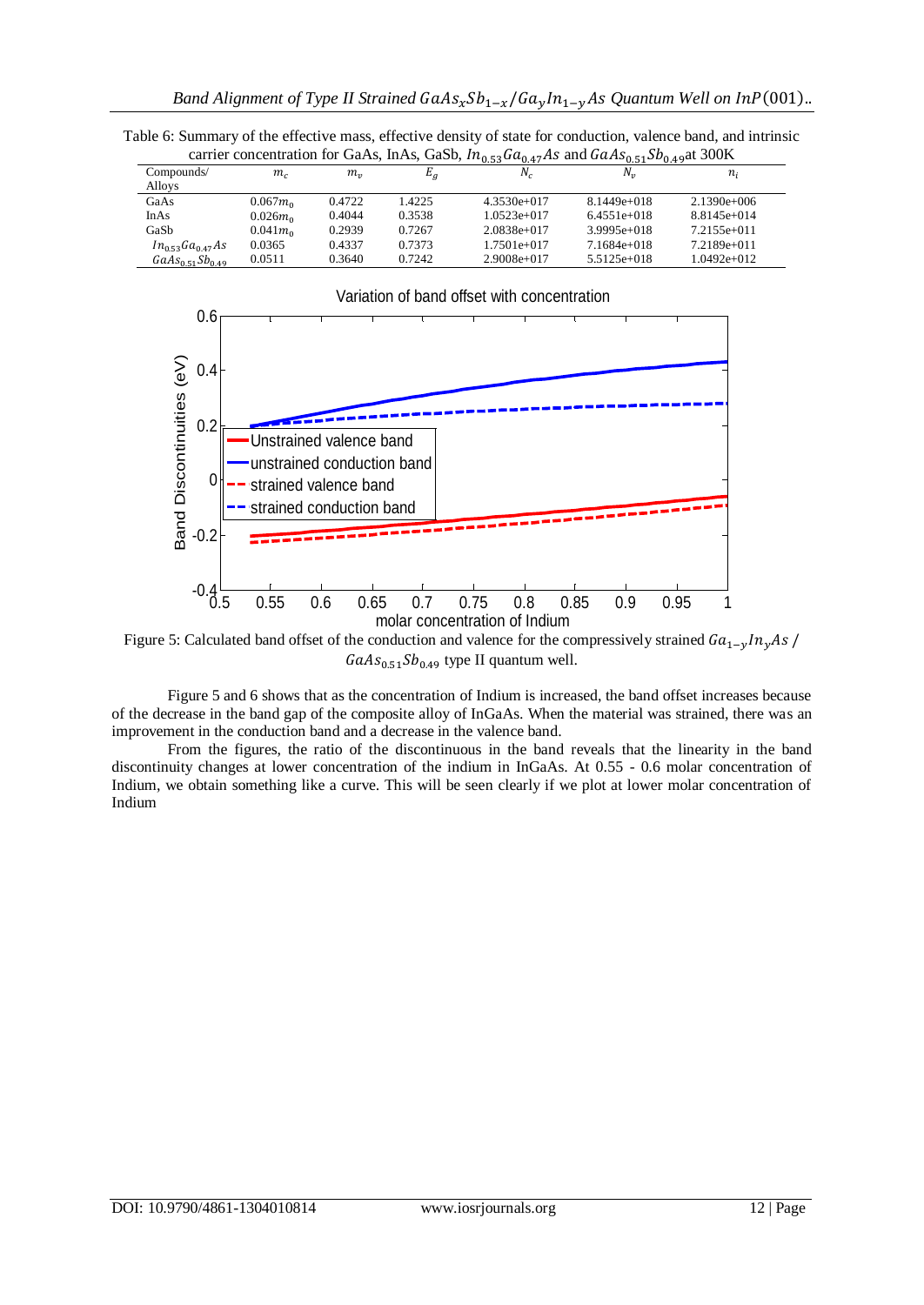

Figure 6: Calculated band offset ratios of  $Q^v$  and  $Q^c$  for the compressively strained  $GaAs_{0.51}Sb_{0.49}$  type II quantum well. The curve shows that as the concentration of Indium is increased

Varying the composition of Indium in InGaAs, the conduction band offset can be computed for both strained and unstrained seminconuctor. The table below gives the conduction band offset for different molar concentration of Indium Arsenide in Gallium Indium Arsenide using the solid model theory

| Composition of Indium $(x)$ | Mass of the well | $-1$ $-$<br>Unstrained conduction Band | Strained conduction band |
|-----------------------------|------------------|----------------------------------------|--------------------------|
|                             |                  | Offset $(eV)$                          | offset (eV)              |
| 0.53                        | 0.0475           | 0.1929                                 | 0.1960                   |
| 0.55                        | 0.0467           | 0.2080                                 | 0.2020                   |
| 0.60                        | 0.0446           | 0.2439                                 | 0.2158                   |
| 0.65                        | 0.0424           | 0.2770                                 | 0.2282                   |
| 0.70                        | 0.0402           | 0.3073                                 | 0.2395                   |
| 0.75                        | 0.0380           | 0.3348                                 | 0.2496                   |
| 0.80                        | 0.0357           | 0.3595                                 | 0.2588                   |
| 0.85                        | 0.0333           | 0.3814                                 | 0.2670                   |
| 0.90                        | 0.0309           | 0.4006                                 | 0.2744                   |
| 0.95                        | 0.0285           | 0.4169                                 | 0.2810                   |
| 1.00                        | 0.0260           | 0.4305                                 | 0.2870                   |

**Table 7: Band offset values at different symmetric well masses**

## **IV. Conclusion**

Model solid theory was employed to determine the band discontinuities as well as the ratio of the band offsets. This theory is similar to the k.p theorem in perturbation theory. It is easy and explicit in usage.

The transport in the semiconducting material were also analyzed to obtain the drift and the diffusion current, the mobility, carrier concentration, type of the semiconductors were also determine.

The effect of the increase concentration of the indium doping material at varying concentration were also analyzed critically for both strained and unstrained material.

#### **References**

[1]. Chris G. Van de Walle, Richard M. Martin. Theoretical calculations of heterojunction discontinuities in the Si/Ge system. PHYSICAL REVIEW B (1986) VOLUME 34, NUMBER 8

[2]. <https://www.quora.com/What-is-a-quantum-well>

- [3]. Yehuda B. Band, Yshai Avishai. Quantum Mechanics with Applications to Nanotechnology and Information Sciences, 2013. Oxford Academic Press.
- [4]. P. N. Uppal, H. Kroemer. Molecular beam epitaxial growth of GaAs on Si (211). J. Appl. Phys., (1985) 58:2195-2203,
- [5]. J. McKenna, F. K. Reinhart. Double-heterostructure GaAs /AlxGa1-xAs [110] p-n-junction-diode modulator. J. Appl. Phys., (1976) 47:2069-2078,

[6]. Vurgaffman I., Meyer J.R., Ram-Mohan L.R. Band parameters for III-V semiconductors and their alloys' Journal of Applied Physics, American Institute of Physics (2001). Vol.89 No. 11.

[7]. Su-Huai Wei and Alex Zunger. Calculated natural band offsets of all II–VI and III–V semiconductors: Chemical trends and the role of cation d orbitals. APPLIED PHYSICS LETTERS(1998) VOLUME 72, NUMBER 16